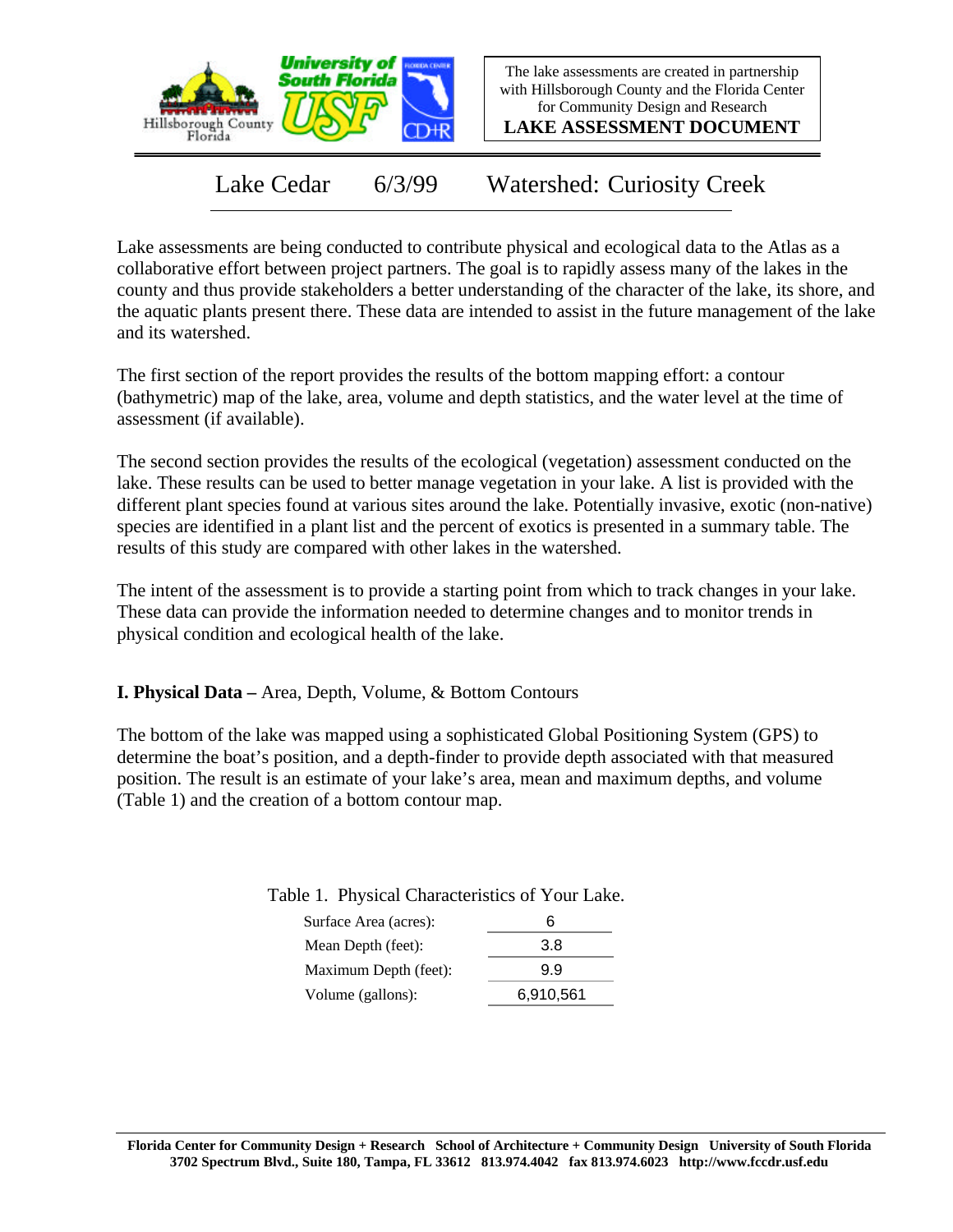

Section - Township - Range  $11 - 28 - 18$ 



E X P L A N ATIO N : S u r v e y Date M a y 25, 1999 La k e water level was {{data pending}} f t a b o v e sea level when the lake w a s s u rv eyed. Contours a r e expressed



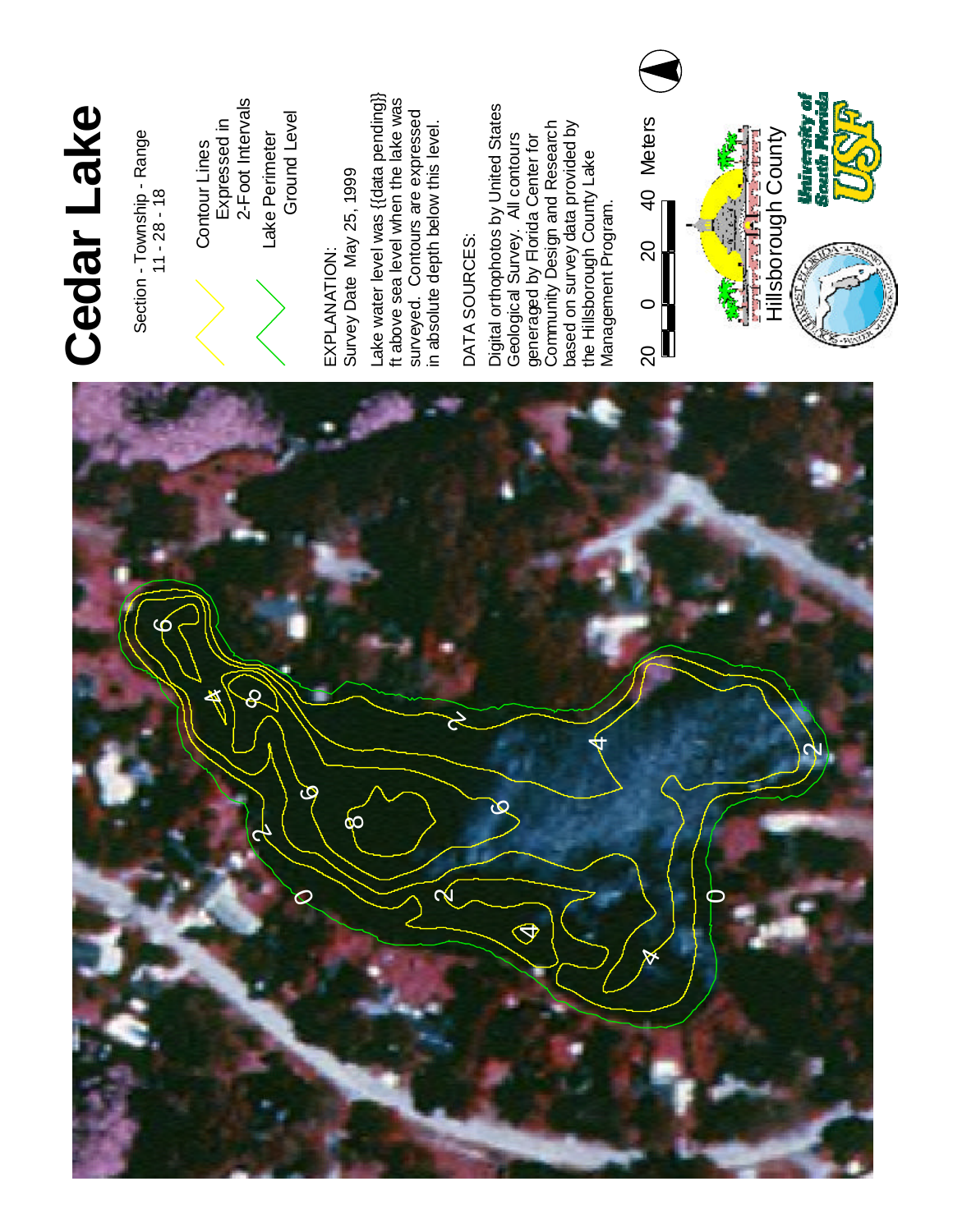

**LAKE ASSESSMENT DOCUMENT**

Lake Cedar 6/3/99 Watershed: Curiosity Creek

## **II. Ecological Data**

Aquatic Plant Survey

Approximately equispaced sites are haphazardly mapped around the lake and the aquatic plants at each site are surveyed. The total number of species from all sites is used to approximate the total diversity of aquatic plants and the percent of invasive-exotic plants on the lake and in the watershed (Table 2). Many of these plants are considered ecologically harmful, as they tend to out-compete native species. Such "nuisance" plants can also make boating and other recreational activities difficult or impossible. The common and scientific names of plant species found on your lake are listed in Table 3.

> Table 2. Comparison of species diversity between your lake and other assessed lakes located within your watershed.

|                        |     | Lake Cedar Curiosity Creek<br>(Average) |  |
|------------------------|-----|-----------------------------------------|--|
| Number of Taxa:        | 40  | 42                                      |  |
| Percent Exotic Plants: | 15% | 15%                                     |  |

Table 3. Botanical and common names of the most commonly found plants on your lake. Percent frequency (of occurence), habit (location where found), status (native or exotic), and EPPC status are provided.

| Common Name                            | are provided.<br><b>Plant Species</b> | Frequency | Habit    | <b>Status</b> | <b>EPPC</b> |
|----------------------------------------|---------------------------------------|-----------|----------|---------------|-------------|
| Roadgrass, Spikerushes                 | Eleocharis spp.                       | 80%       | Emergent | Native        | <b>NL</b>   |
| Manyflower Marshpennywort, Water Penny | Hydrocotyl umbellata                  | 80%       | Emergent | Native        | NL          |
| Water Primroses, Primrosewillow        | Ludwigia spp.                         | 80%       | Emergent | Unknown       | <b>NL</b>   |
| <b>Climbing Hempvine</b>               | Mikania scandens                      | 70%       | Emergent | <b>Native</b> | <b>NL</b>   |
| <b>Torpedo Grass</b>                   | Panicum repens                        | 70%       | Emergent | Exotic        |             |
| Asian Pennywort, Coinwort, Spadeleaf   | Centella asiatica                     | 50%       | Emergent | Native        | NL.         |
| Spatterdock, Yellow Pondlily           | Nuphar lutea var. advena              | 50%       | Floating | <b>Native</b> | <b>NL</b>   |
| Laurel Oak; Diamond Oak                | Quercus laurifolia                    | 50%       | Emergent | Native        | NL.         |
| Cattails                               | Typha spp.                            | 50%       | Emergent | Native        | NL.         |
| Pickerel Weed                          | Pontederia cordata                    | 40%       | Emergent | Native        | NL.         |
| Willow                                 | Salix spp.                            | 40%       | Emergent | Native        | NL.         |
| Cypress                                | Taxodium spp.                         | 40%       | Emergent | Native        | NL.         |
| Swamp Fern                             | Blechnum serrulatum                   | 30%       | Emergent | Native        | NL          |
| Camphor-tree                           | Cinnamomum camphora                   | 30%       | Emergent | Native        |             |
| Dayflower                              | Commelina spp.                        | 30%       | Emergent | Exotic        | <b>NL</b>   |
| Sedge                                  | Cyperus spp.                          | 30%       | Emergent | Unknown       | <b>NL</b>   |

Florida Center for Community Design + Research School of Architecture + Community Design University of South Florida 3702 Spectrum Blvd., Suite 180, Tampa, FL 33612 813.974.4042 fax 813.974.6023 http://www.fccdr.usf.edu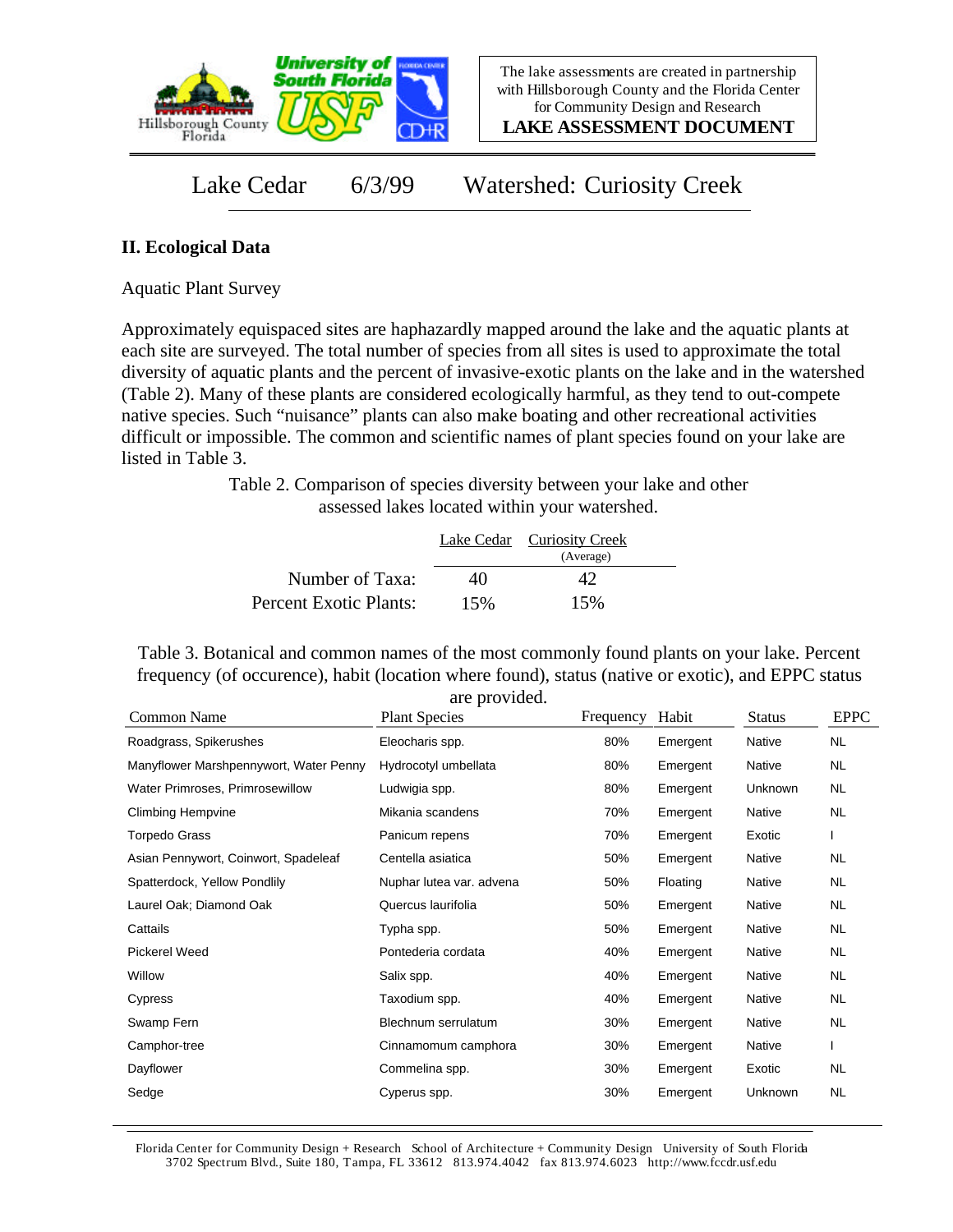## Lake Cedar 6/3/99 Watershed: Curiosity Creek

| Rush Fuirena                           | Fuirena spp.                      | 30% | Emergent  | <b>Native</b> | <b>NL</b> |
|----------------------------------------|-----------------------------------|-----|-----------|---------------|-----------|
| <b>Burhead Sedge, Cuban Scirpus</b>    | Scirpus cubensis                  | 30% | Emergent  | Native        | NL.       |
| <b>Buttonweed</b>                      | Diodia virginiana                 | 20% | Emergent  | Native        | <b>NL</b> |
| Sweetgum                               | Liquidamber styraciflua           | 20% | Emergent  | Native        | <b>NL</b> |
| Sweetbay Magnolia                      | Magnolia virginiana               | 20% | Emergent  | Native        | <b>NL</b> |
| Pine Tree                              | Pinus spp.                        | 20% | Emergent  | Native        | <b>NL</b> |
| <b>Brazilian Pepper</b>                | Schinus terebinthifolius          | 20% | Emergent  | Exotic        |           |
| Catbriar, Greenbriar                   | Smilax spp.                       | 20% | Emergent  | Native        | NL.       |
| Creeping Oxeye                         | Sphagneticola (Wedelia) trilobata | 20% | Emergent  | Exotic        | Ш.        |
| Southern Red Maple                     | Acer rubrum var. trilobum         | 10% | Emergent  | Native        | <b>NL</b> |
| <b>Bur Marigold</b>                    | Bidens spp.                       | 10% | Emergent  | Native        | NL.       |
| Golden Canna, Bandana-Of-The-Everglade | Canna flaccida                    | 10% | Emergent  | Native        | <b>NL</b> |
| Southern Wood Fern                     | Dryopteris ludoviciana            | 10% | Emergent  | Native        | <b>NL</b> |
| Loblolly Bay                           | Gordonia lasianthus               | 10% | Emergent  | Native        | <b>NL</b> |
| Dahoon Holly                           | llex cassine                      | 10% | Emergent  | Native        | <b>NL</b> |
| Creeping Primrosewillow, Red Ludwigia  | Ludwigia repens                   | 10% | Emergent  | <b>Native</b> | <b>NL</b> |
| Water-Horehound, Bugle weed            | Lycopus rubellus                  | 10% | Emergent  | Native        | NL.       |
| Manatee Mudflower, Baby's Tears        | Micranthemum glomeratum           | 10% | Submersed | Native        | <b>NL</b> |
| Sword Fern, Boston Fern                | Nephrolepis spp.                  | 10% | Emergent  | Unknown       | <b>NL</b> |
| Black Gum, Swamp Tupelo                | Nyssa sylvatica var. biflora      | 10% | Emergent  | Native        | NL.       |
| Algae                                  | Periphyton spp.                   | 10% | Submersed | Native        | <b>NL</b> |
| Elderberry                             | Sambucus canadensis               | 10% | Emergent  | Native        | <b>NL</b> |
| Popcorn Tree, Chinese Tallow Tree      | Sapium sebiferum                  | 10% | Emergent  | Exotic        |           |
| Para Grass                             | Urochloa (Brachiaria) mutica      | 10% | Emergent  | Exotic        |           |
|                                        |                                   |     |           |               |           |

Florida Center for Community Design + Research School of Architecture + Community Design University of South Florida 3702 Spectrum Blvd., Suite 180, Tampa, FL 33612 813.974.4042 fax 813.974.6023 http://www.fccdr.usf.edu